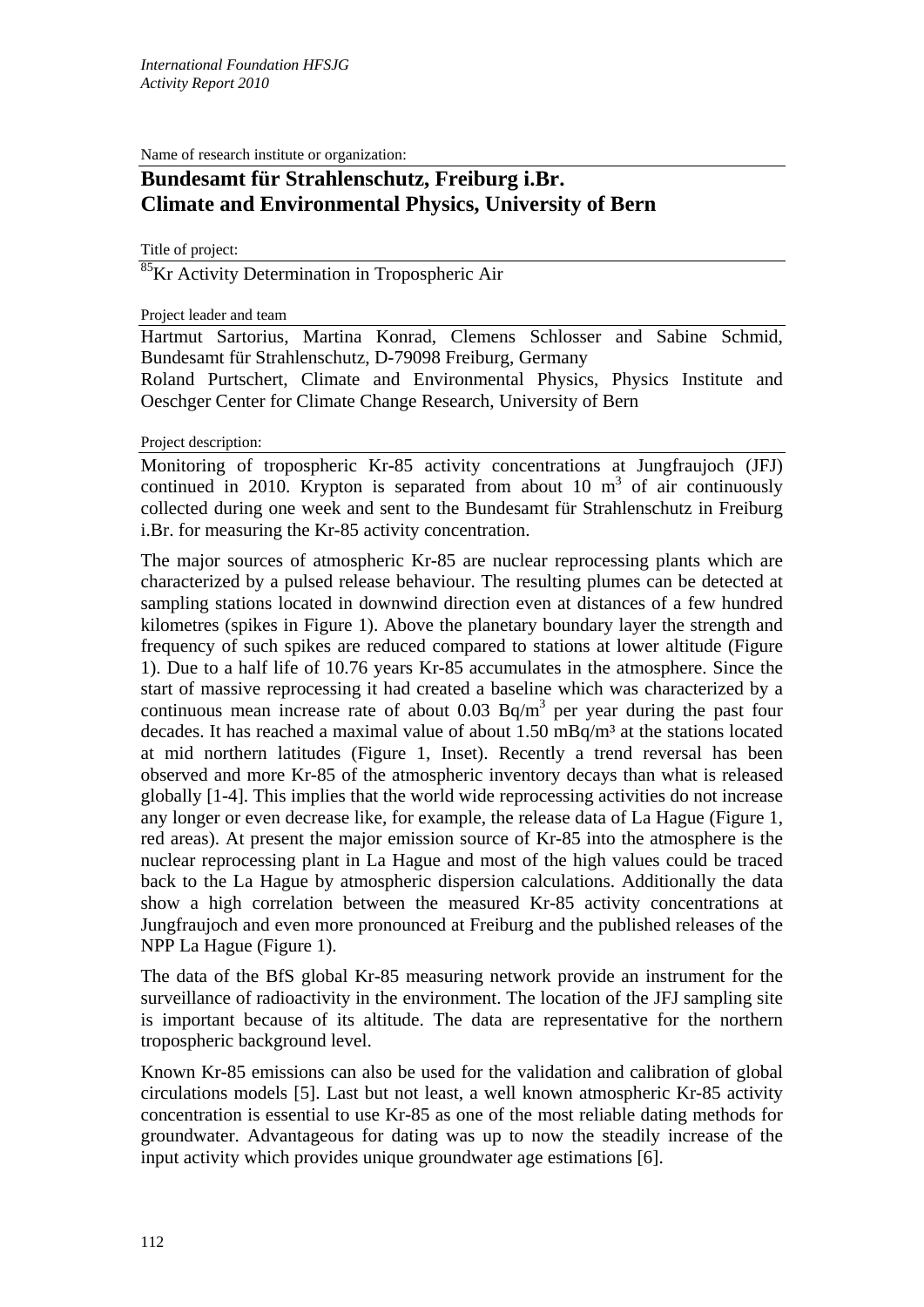

Figure 1: Measured atmospheric <sup>85</sup>Kr activity concentrations in weekly air samples, collected at Jungfraujoch (3500 m a s l) and Freiburg i. Br., during the last three years. Inset: Values for Freiburg i. Br. over the last 35 years. The red columns represent the monthly emissions from La Hague in arbitrary units (the order of magnitude is  $10^{16}$  Bq Kr-85 per month).

Key words:

Krypton,  ${}^{85}$ Kr, radioactivity in air, reprocessing plants

Internet data bases:

cschlosser@bfs.de

Collaborating partners/networks:

Climate and Environmental Physics, Physikalisches Institut, Universität Bern, purtschert@climate.unibe.ch

Scientific publications and public outreach 2010:

[1] Umweltradioaktivität und Strahlendosen in der Schweiz, Bundesamt für Gesundheit, Abteilung Strahlenschutz, 2004, 2005, 2006, 2007, 2008, 2009, 2010 (in preparation)

[2] Umweltradioaktivität und Strahlenbelastung, Deutschland, Jahresberichte 2007, 2008, 2009, (in print); Reihe Umweltpolitik; Bundesministerium für Umwelt, Naturschutz und Reaktorsicherheit.

[3] Schlosser, C.: Großräumige Veränderung der Umweltradioaktivität: Atmosphärische Radioaktivität. In: Interventionen und Nachhaltigkeit im Strahlenschutz. Klausurtagung der Strahlenschutzkommission am 13./14. November